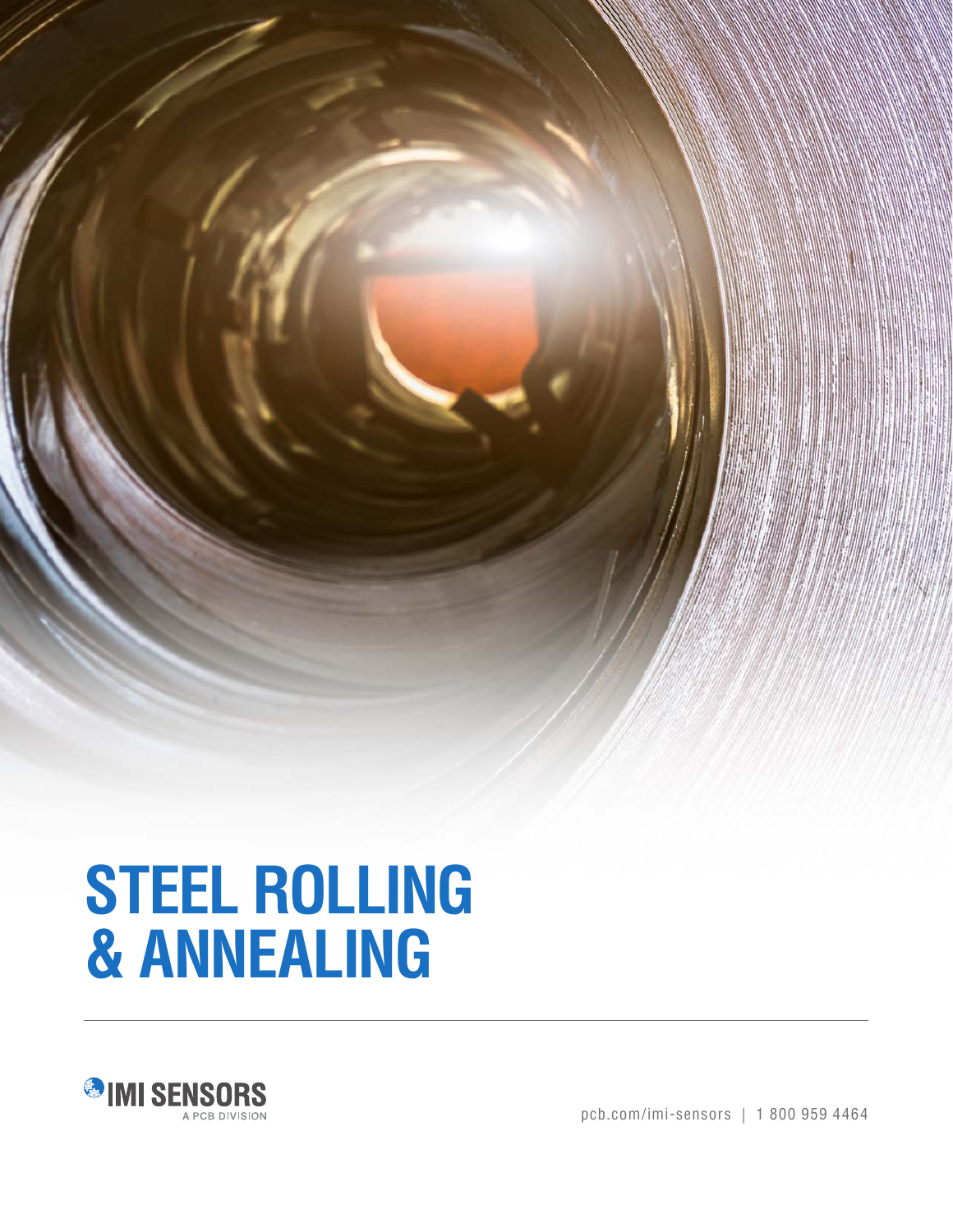# **STEEL ROLLING & ANNEALING**

Steel mills not only have fans, pumps, compressors, gearboxes and cooling towers but also have machines and processes unique to the steel industry. The machine sizes, designs, operating speeds, cycle times, batch operations and harsh mill environments often command the use of carefully selected sensors and methods for effective equipment monitoring. Iron making and steel making areas often have an abundance of large belt conveyors, critical ultra-low speed machines with limited rotation, critical large electric overhead traveling cranes and large volume turbo blowers coupled with >2300 ºF (1260°C) hot blast air, molten liquid iron, red hot slabs, often carbon monoxide risks and of course, rolling mills.

## **HOT ROLLING MILLS**

Hot rolling mills have large low speed gearboxes, pinion stands, drive shafts and large diameter rolls in bearings to reduce the thickness of red hot steel slabs. Running these at variable loads/speeds and cycle times which may last only 30 seconds during speed variations of >500% presents challenges. Environmental factors here include reheat furnace temperatures, steam and scale from cooling water sprays and of course coiling red hot steel traveling at thousands of feet per minute.



#### **HIGH TEMPERATURE ICP® ACCELEROMETER** MODEL HT602D01

- 
- Low noise floor
- Low profile design
- Through-bolt mount



#### **HIGH TEMPERATURE KIT ACCELEROMETER** MODEL 600A02 **IECEx IECEx**

- 26 pC/g change mode accelerometer (Model 6120A01)
- 4 mV/pC inline charge converter (Model 422E20)
- 10ft low-noise cable (Model 045ER010CJ)



#### **VERY HIGH TEMPERATURE ACCELEROMETER** SERIES EX600B1X

- Sensitivity: 10 or 100 mV/g (1.02 mV/(m/s2) or in both locations 10.2 mV/(m/s2)
- Frequency Range  $(\pm 5\%)$ : 282 or 240000 cmp (4.7 to 3.5 KHz)
- Measurement Range:  $±50$  or 500 g peak (±490 or 4900 m/s2)
- Mounting: Through Holes (3)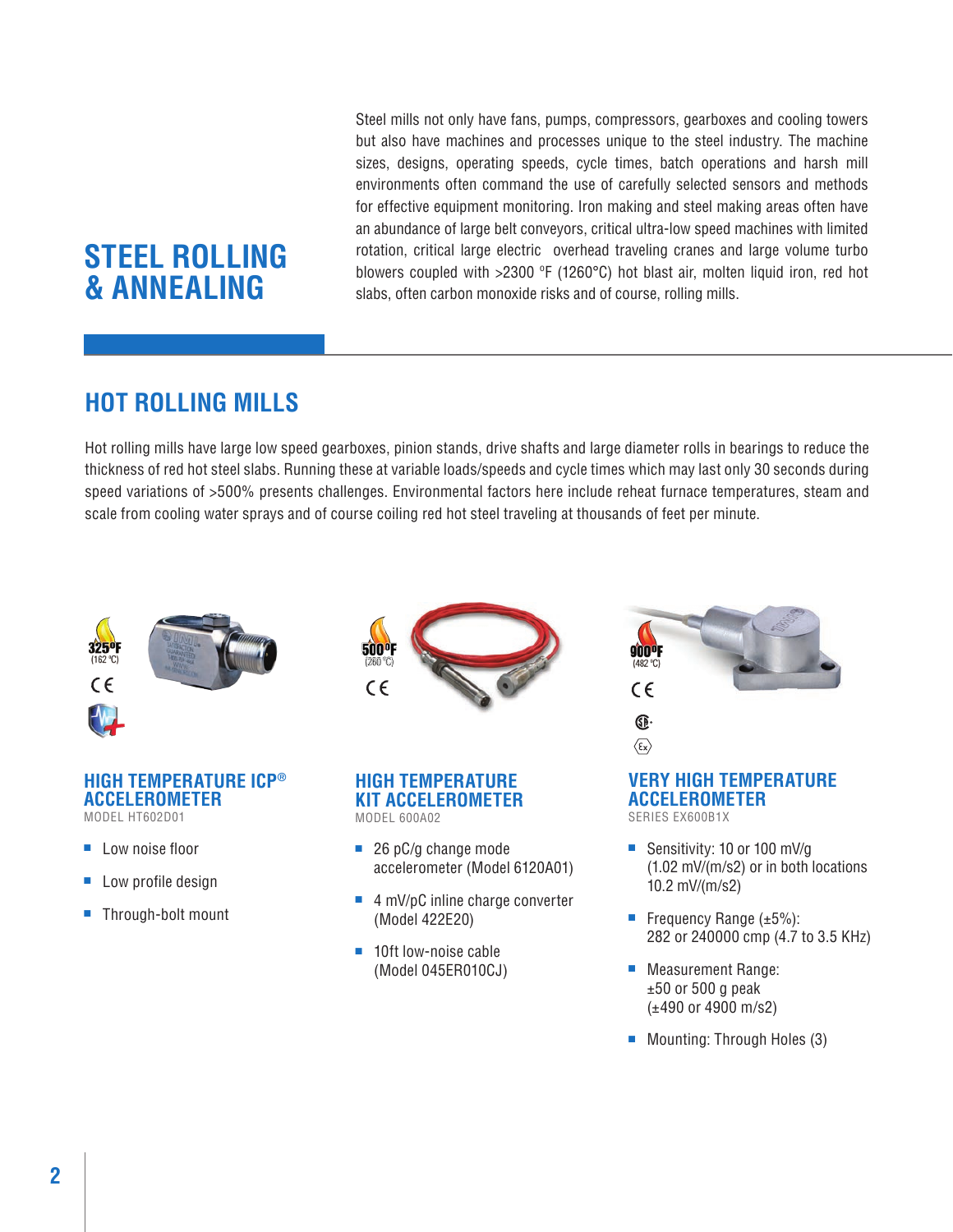# **COLD ROLLING MILLS**

Cold rolling mills have similar operating and cyclic challenges as hot rolling, but add in large numbers of roll "chock" bearings that are inherently difficult to instrument, run at varying speeds/loads in batch cycles. These "chocks" are removed and reinstalled into the mill with new rolls many times a day, after only minutes of operation at times. Couple this with stringent product quality critical requirements and again, many more extreme monitoring challenges are raised.



**4-20 MA OUTPUT SENSOR** MODEL 640B01

- Available in top or side exit casings
- Peak or RMS, acceleration or velocity
- Intrinsically safe / explosion proof versions available



**BEARING FAULT DETECTOR** MODEL 682C05

- Provides early warning of bearing and gear faults
- Operates with PLC, DCS, SCADA, alarm and control systems
- Outputs 4-20 mA signals for peak acceleration and overall vibration



**PRECISION ICP® ACCELEROMETER** MODEL 626B01

 $C \in$ 

- Low noise floor
- Low frequency response to 12 cpm (0.2 Hz)
- Full sweep calibration

### **ANNEALING OPERATIONS**

Annealing and coated product operations often run at quite low speeds and also have product quality critical requirements. Temperatures from annealing furnaces and molten zinc and aluminizing baths add many temperature, personnel safety and monitoring concerns as well.



- General purpose, hermetically sealed
- IMI's most popular accelerometer
- Small footprint



**LOW COST ICP® ACCELEROMETER** MODEL 607A11

- Ideal for submersible applications
- Smallest true industrial accelerometer on the market
- Armored integral cable options available



**PRECISION ACCELEROMETER** MODEL 622B01

- Full frequency sweep calibration: 5% sensitivity deviation tolerance
- 15 kHz high frequency response ideal for early detection of bearing fluting conditions
- Ideal for route-based data collection